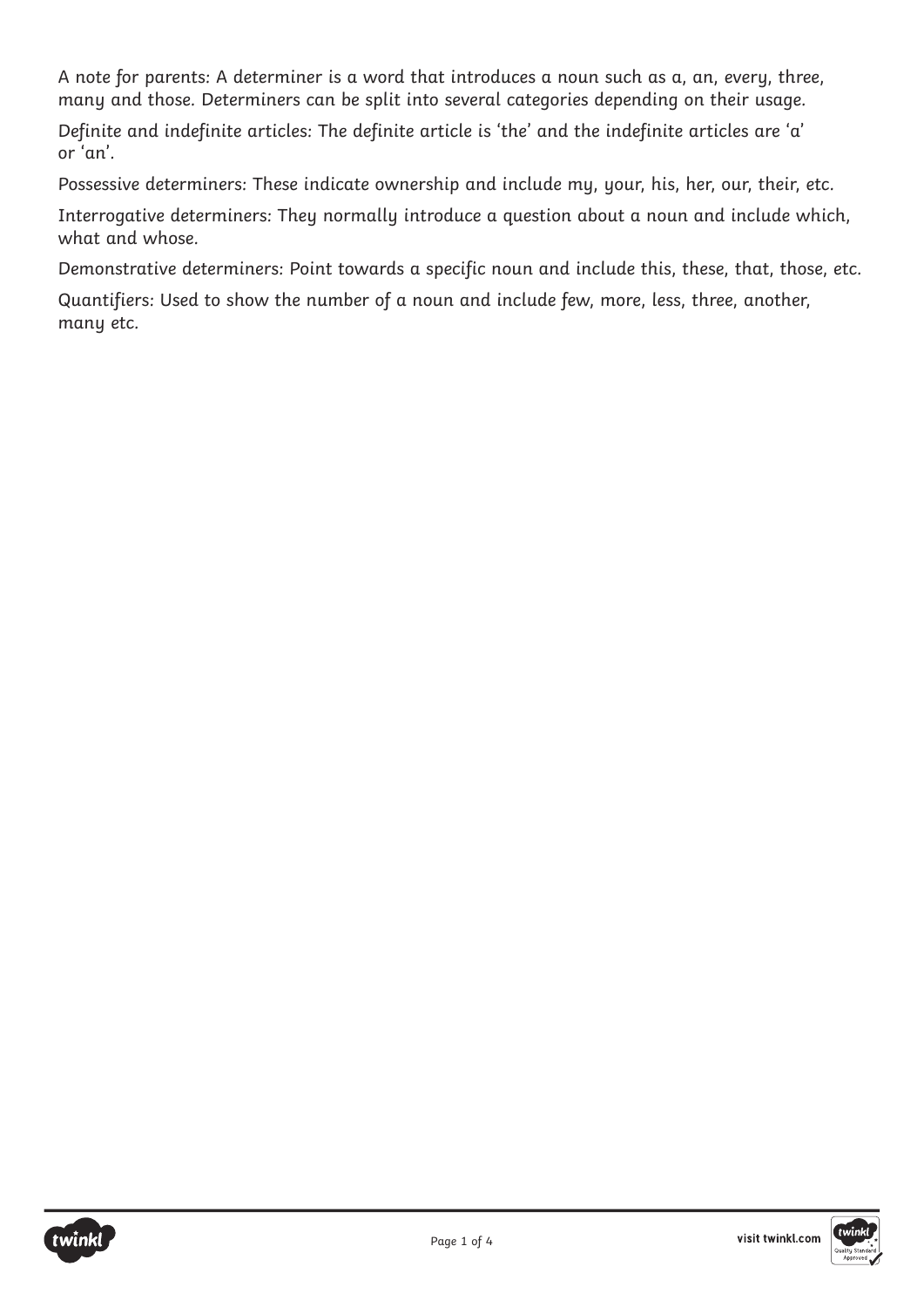## **Determiners 1**

Help Determiner Dog to sniff out all the determiners in each sentence. When you have found a determiner, circle or underline it.

- 1. Those earrings are beautiful!
- 2. "Whose bone is that?" he thought.
- 3. Our house was built in the 1900s.
- 4. Many people have pets.
- 5. The boy replied, "That book on the shelf."
- 6. There were a few biscuits left in the tin.
- 7. Determiner Dog sat in a garden waiting for the postman to arrive.
- 8. A cat slowly walked along the fence.
- 9. 'Get out of my garden!' thought Determiner Dog.
- 10. Another cat appeared on the fence. Determiner Dog barked at the two cats to scare them away.



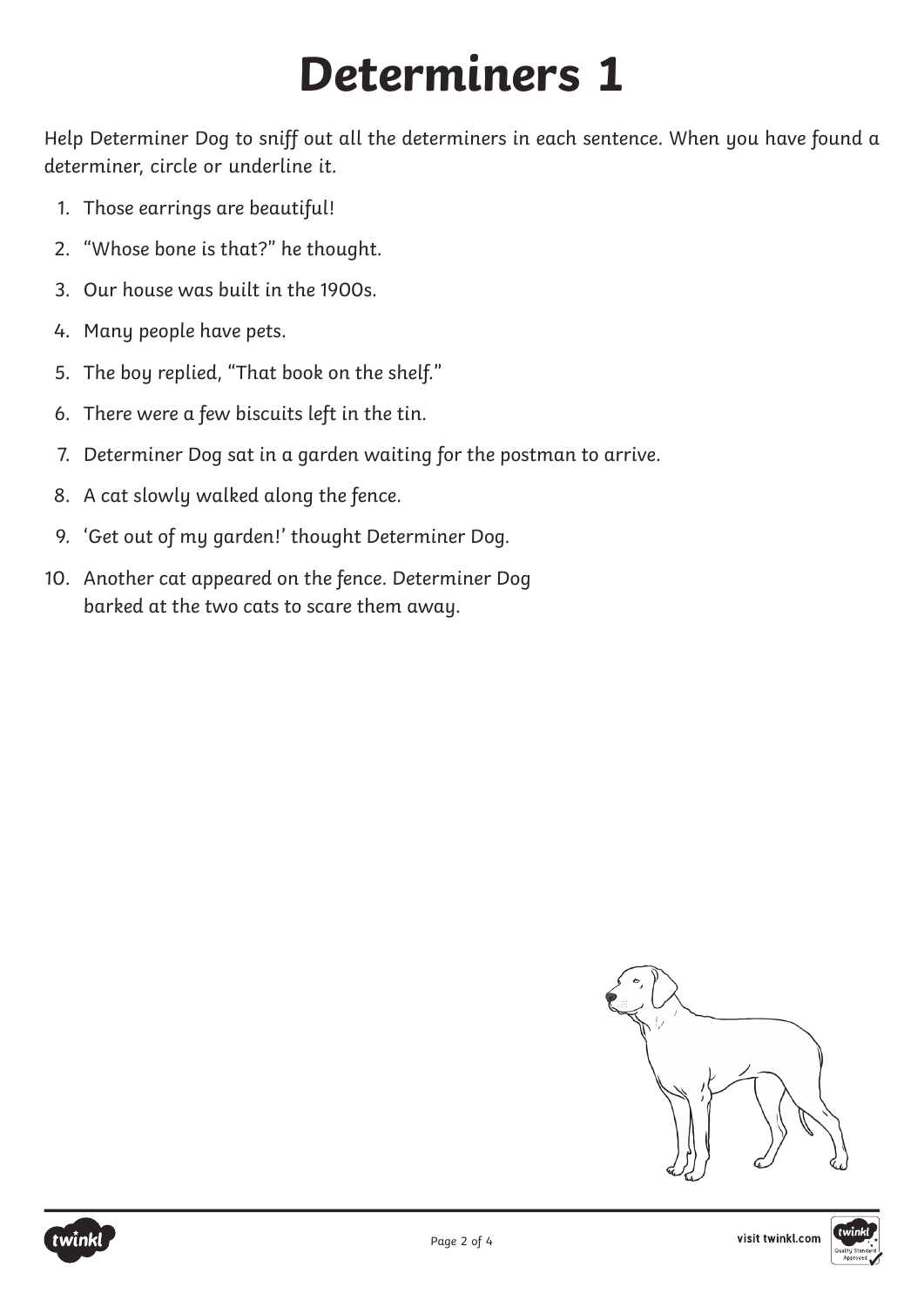## **Determiners 2**

|  |  | our few their many which your these |  |  |
|--|--|-------------------------------------|--|--|
|  |  |                                     |  |  |

Help Determiner Dog complete the sentences below by adding the correct determiner. Use each determiner in the box above to help complete each sentence.

- 1. \_\_\_\_\_\_\_\_\_\_\_ book do you want to read first?
- 2. In Spain, subsetive towns celebrate the festival of San José in March.
- 3. \_\_\_\_\_\_\_\_\_\_ new classroom didn't have enough chairs.
- 4. After sharing with her friends, Kacie only had a subsequents left.
- 5. "
said Jake to his friend Raj.
- 6. " **Comparent Edge is called Hugo,**" said Ken and Charlie.
- 7. "Take \_\_\_\_\_\_\_\_\_\_\_\_ tickets and hand them in at the entrance," said the man at the ticket box.

Write a sentence containing each of the determiners below.

our: when the contract of the contract of the contract of the contract of the contract of the contract of the contract of the contract of the contract of the contract of the contract of the contract of the contract of the

an:

many: